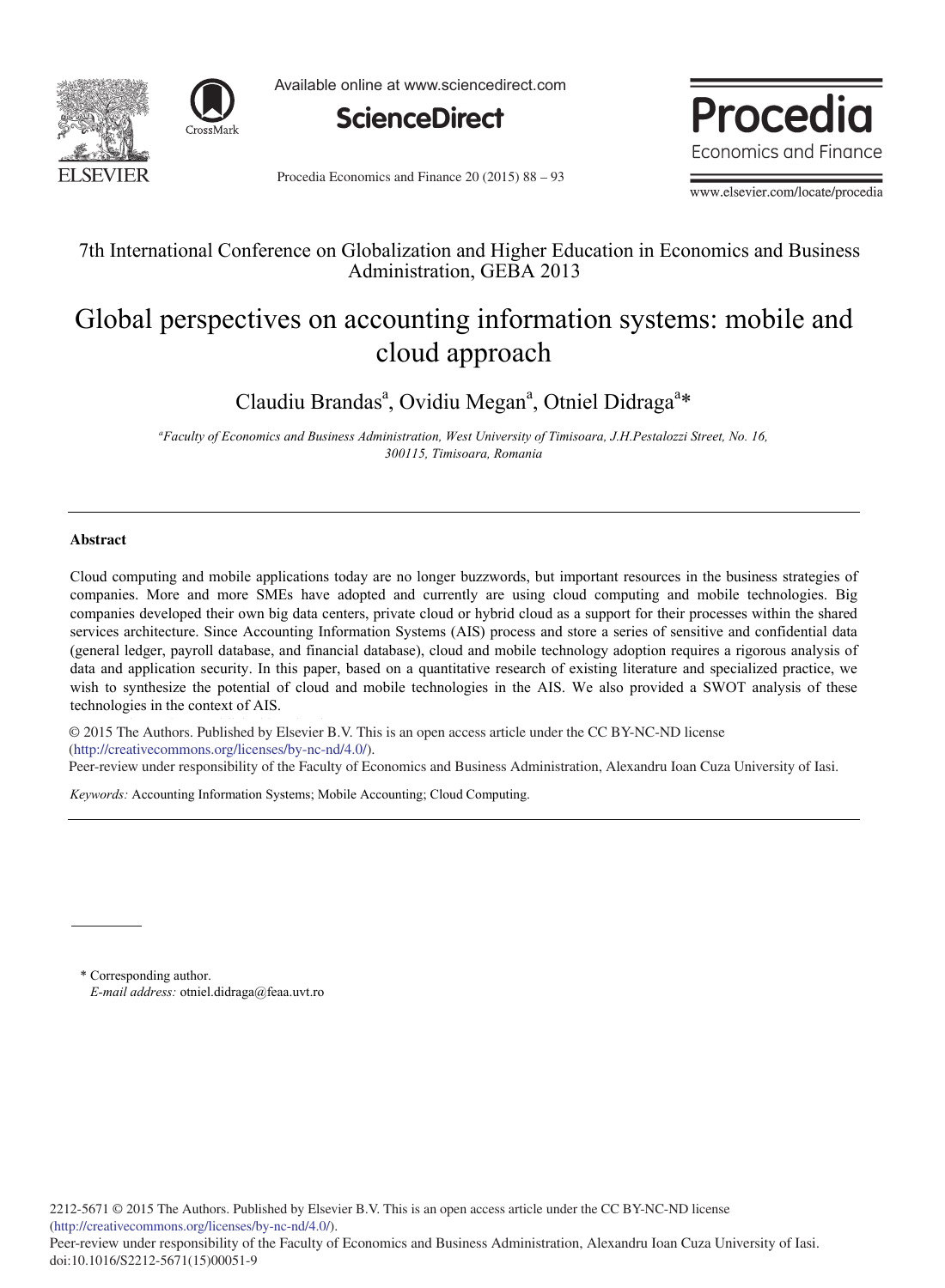### **1. Introduction**

Current development and usage of IT&C within organizations has a major impact on Accounting Information Systems. More and more small and medium business companies have adopted and currently are using cloud computing and mobile technologies [5]. Large companies developed their own big data centers, private cloud [3] or hybrid cloud [3] as a support for their processes within the shared services architecture. The shared services approach has a significant and direct impact on the company's financial and accounting processes.

Looking from the global perspective, business development is accomplished through the extensive use of internet and mobile and cloud technologies. In terms of technology and cloud services, this new approach has led to a new business model paradigm, namely the cloud business model paradigm. This paradigm significantly impacts the business strategies of companies, the way companies do business and define the hardware, software and communication infrastructures, risk management and cost management.

The best known and most widely used cloud services in the new business models are: Software-as-a-Service (SaaS), Infrastructure-as-a-Service (IaaS), Platform-as-a-Service (PaaS) and Business Process-as-a-Service (BPaaS) [4]; [9]; [12]; [13]; [15]; [16]; [17]. Also, a series of studies highlight the role of cloud technologies in the financial and accounting processes within companies. There is a constant increase in scientific literature and practice of the following terms: "Tax in the cloud" [11], "Finance  $\&$  Accounting in the Cloud" [10].

Regarding the impact of mobile technologies and applications on business processes of companies, we can mention their use in Mobile Payments [13], Automatic Documents Entry, Mobile Customer Service, and Mobile Accounting Service [2].

Considering the role and architecture of AIS [2] we can observe that cloud and mobile technologies significantly influence AIS both from within the organization as well as from the outside.

Taking into account the multiple implications of cloud and mobile technologies on today's business process, we want to conduct a research regarding on how these technologies can be used in Accounting Information Systems (AIS) in order to improve the accuracy, completeness, and timeless of accounting information.

In the same time we want to analyze the determinant factors of implementing cloud and mobile technologies in the AIS.

In this paper, based on a quantitative research of existing literature and specialized practice, we wish to synthesize the potential of cloud and mobile technologies in the AIS. We also provided a SWOT analysis of these technologies in the context of AIS.

#### **2. Literature Review**

In their study, Gupta, Seetharaman and Raj [5] focus on the perceived inclination of micro and small businesses toward cloud computing and present five factors that influence the usage of cloud computing by SMEs and SMBs: ease of use, security, cost reduction, reliability and sharing and collaboration.

Cloud computing can facilitate software engineering activities through the use of computational, storage and other resources over the network [14].

Cloud computing services generally refer to either or a combination of the following [3]; [4]; [9]:

- x IT Infrastructure as a service (IaaS): Infrastructure vendors provide physical storage space, processing capabilities, virtual CPUs and database services.
- Platform as a service (PaaS): A set of software and product development tools for development, testing, deployment, hosting and application maintenance hosted on the provider's infrastructure. Software developers can create applications on the provider's platform through the Internet.
- Software as a service (SaaS): The end-user (private user or business user) pays the software provider a subscription fee for the service and the software is hosted directly from the software providers' servers and is accessed by the end user through the Internet.

Dinh et al. [4] offer an overview of mobile cloud computing (MCC) through a survey regarding the architecture, the applications and the approaches of MCC. Mobile cloud computing overcomes problems related to performance, environment and security. Dinh et al. [4] also emphasize certain issues (disadvantages) of mobile cloud computing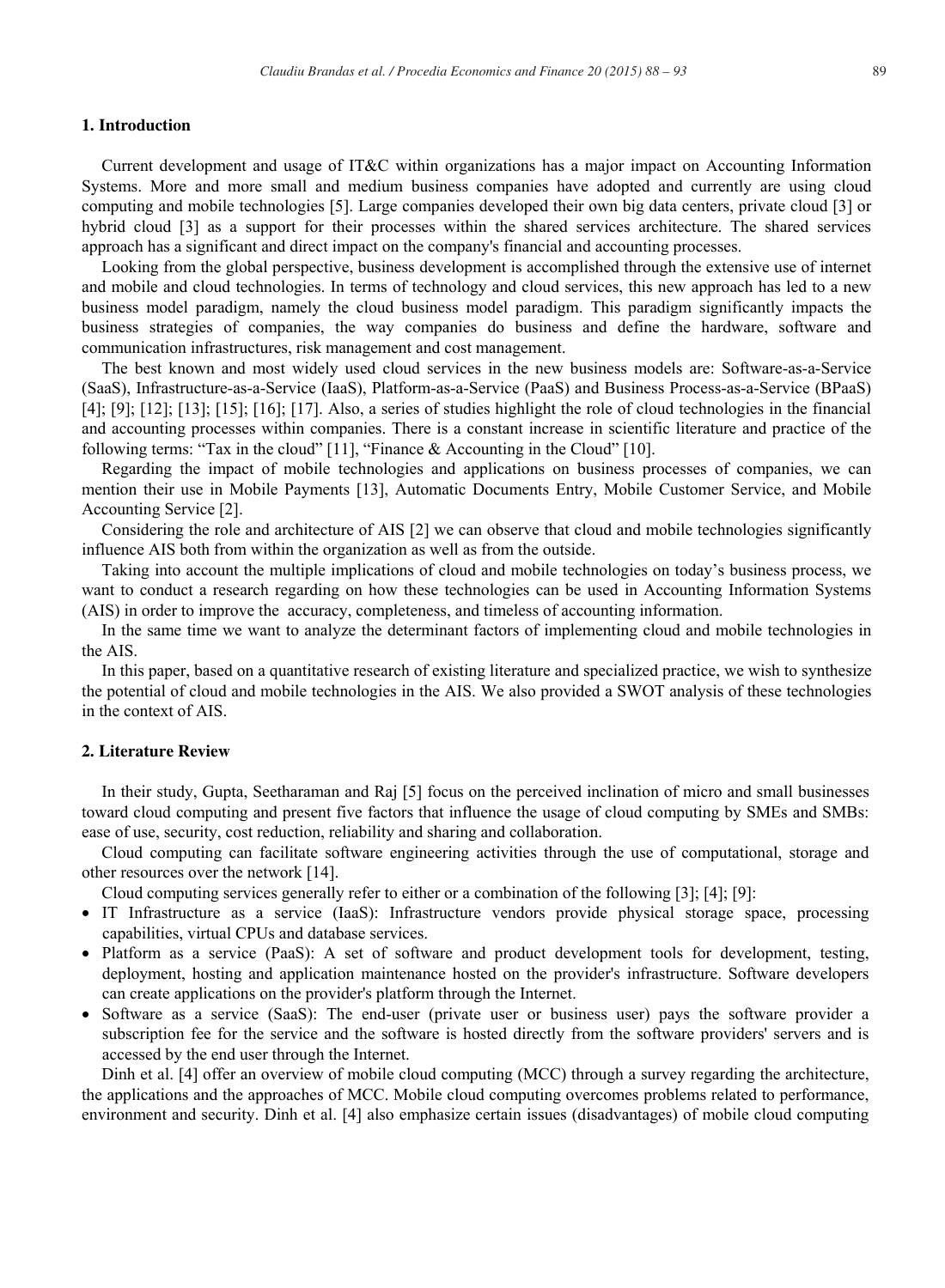like: low bandwidth, poor network access management, poor quality of service, high pricing, interfacing and service convergence.

In a benchmark study conducted by the Cloud Accounting Institute [1], the most widely deployed cloud solution areas currently are Accounting/Financial Management. Among managers with plans to acquire SaaS solutions, 74% pointed to Accounting/Financial Management software solutions.

The top three expected benefits from adopting Software as a Service (SaaS) solutions are [1]: simplifying software management, reducing capital and/or operating costs, and speedy implementation.

The top concerns regarding a SaaS solution implementation are [1]: security concerns, integration challenges with other applications, total cost concerns, and application performance.

The main benefits of integrating cloud solutions are [1]: a "single version of the truth" for improved management decision-making, reducing duplicate data entry and real-time reporting.

### **3. Research Methodology**

*Research problem*. The central problem of this study is "What is the impact and global perspectives of cloud and mobile technologies usage in the Accounting Information Systems".

*Research design*. The research is exploratory and it is based on documentary study. We discussed the main issues regarding the use of cloud and mobile technologies in the Accounting Information Systems. Our findings were structured on: (1) Technology impact and perspectives; (2) Risk and security impact and perspectives; (3) Accounting and financial impact and perspectives; (4) Business strategy impact and perspectives.

We made a SWOT analysis on the impact of cloud computing and mobile technologies on Accounting Information Systems.

*Sample, population or subjects*. The sample consists of a most relevant papers and studies about cloud and mobile technologies usage in business.

*Research model*. The conceptual model of our research is presented in Fig. 1.



Fig. 1. The research model.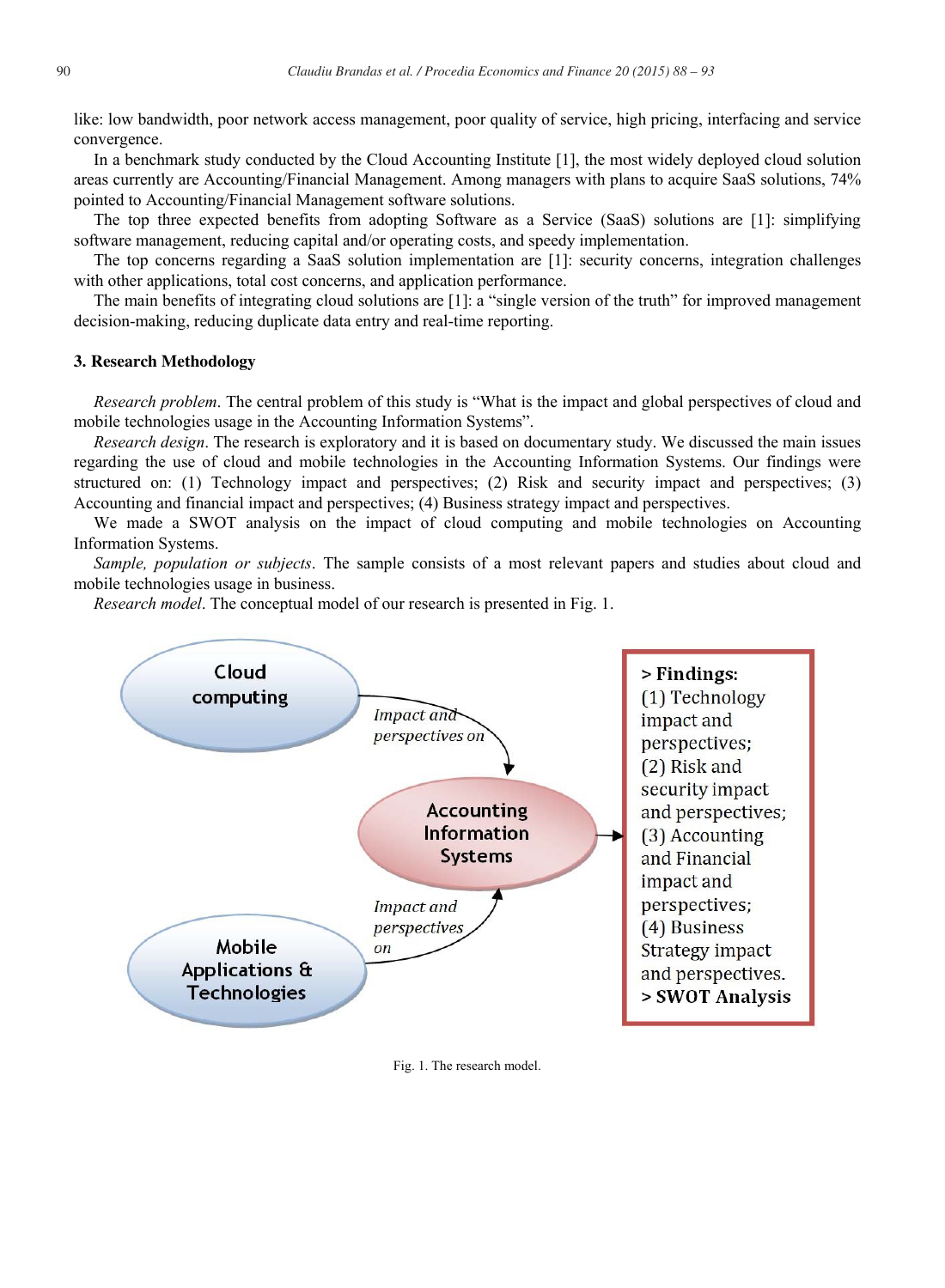#### **4. Findings and Discussions**

The results of this research are grouped into two parts. In the first part we will discuss the impact and perspectives of using cloud and mobile technologies in the AIS. In the second part we present a SWOT analysis of the impact of cloud and mobile technologies on AIS.

### *4.1. The impact and perspectives of using cloud computing and mobile technologies in AIS*

In our research we have identified the following categories of perspectives and areas of impact: (1) Technology impact and perspectives, (2) Risk and security impact and perspectives, (3) Accounting and Financial impact and perspectives, (4) Business Strategy and impact perspectives.

(1) **Technology impact and perspectives** [3]; [4]; [9]; [10]; [11]. From this point of view we have the following:

- Using SaaS solutions for implementation and delivery of ERP (Enterprise Resource Planning) solutions within the AIS represents the most significant impact. In the context of a SaaS model, companies rent an ERP solution, so most transactions and reports from AIS are hosted in the cloud infrastructure. The big companies use the SaaS model for providing ERP services within the shared services architecture of the company. The impact on AIS involves both the hardware and the software. Here are some examples: SAP, Netsuite, Oracle ERP Cloud Services, Microsoft Dynamics ERP cloud-based, etc.
- Using PaaS in the AIS for developing custom modules and applications on financial processes, accounting, marketing, HR, etc. (e.g. SAP HANA Cloud Platform). If SaaS allows just providing standardized ERP solutions in AIS, PaaS enables extending and customizing these solutions through the tools of the development platform.
- Using IaaS in the AIS allows the installation of database servers and back-up solutions in a cloud infrastructure. IaaS provides large storage capacity and data processing of financial information.
- Using Mobile Applications and Technologies in the AIS allows extending client applications in basic financial and accounting processes of the company. Mobile payment systems and mobile systems for capturing data in documents have the most significant impact on AIS.

In perspective, cloud technologies can create an integrated environment in which Accounting Information Systems of various companies that are in the same cloud and use the same ERP can interact easier and faster in EDI (Electronic Data Interchange). Likewise, the mobile applications and technologies can be used in the AIS as mobile terminals for primary data collection, data entry, and accounting and financial transactions.

(2) **Risk and security impact and perspectives** [7]; [8]. In most studies, the problem of risk and security of cloud and mobile technologies is critical. Although some authors consider that migration to cloud represents a security improvement, many risks and security problems still remain. Most cloud service providers often implement powerful security solutions that for many companies turning to cloud services lead to an increase in security [12]; [13]. Regarding concerns over cloud and mobile security services, in our research we have identified the following risks and security issues with a significant impact on the AIS:

- Financial and Accounting Data Loss [8]; [10]; [11]. Processed and stored data in AIS are vital for the company (for example general ledger, payroll database and sales database). They are the basis for all reporting and analysis of the company. Storing data and information in an infrastructure outside of the company (SaaS or IaaS) has the effect of increasing the risk of loss of that data. The company owns only the data not the infrastructure offered by the cloud service and cannot control or verify the storage and data processing systems.
- Privacy [8]; [10]; [11]. Privacy is the most common concern when it comes to cloud technology implementation in the AIS of a company. The Accounting Information System processes and stores sensitive data and confidential information, like employee data, customer data and financial data of the company.
- System availability and business continuity [8]; [10]; [11]. Regarding this issue, most concerns are about communication interruptions or mobile/cloud infrastructure and recovery for business continuity.
- $\bullet$  Legal and regulatory concerns [12].
- $\bullet$  Intellectual property theft [12].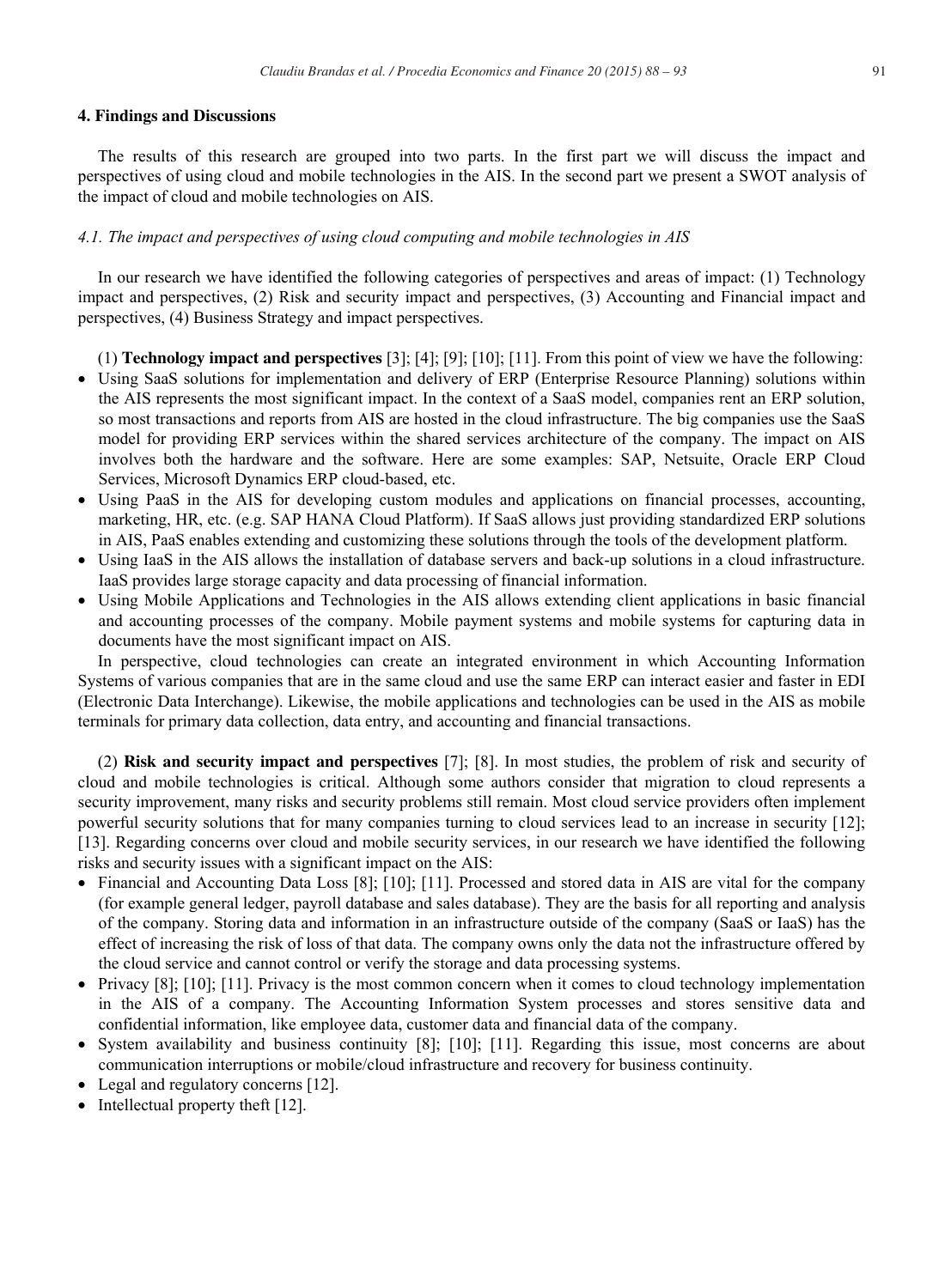The perspectives of enhancing AIS security by introducing cloud technology that we have identified are:

- Patch management [7]; [8]. Having a centralized and unitary structure, applications or infrastructure patches management are more effective and in short time.
- Disaster recovery and backup procedures [7]; [8]. Cloud Service Providers (CSPs) have mostly advanced backup and data recovery implemented solutions.
- Permanent supervision and security administration [7]; [8]. CSP departments and teams deal exclusively of ensuring infrastructure security.

In perspective, regarding cloud and mobile security, an important role is attributed to insurance services through IT auditing. IT audit services of cloud infrastructure will represent a mandatory requirement for adoption of these technologies in the AIS of a company. In this context, the continuous auditing of cloud technologies will be of high importance.

(3) **Accounting and financial impact and perspectives** [12]; [13]. Using cloud technologies in the AIS has a positive impact by significantly reducing acquisition costs, maintenance and management of hardware and software infrastructure of the company. Likewise, the tax implications of cloud adoption play an important role in the cloud decision-making process [12]; [13]. A financial characteristic of investing in implementing cloud and mobile technologies in the AIS is the high rate of ROI. A positive financial impact of adopting cloud services is the one on the company's cash flows by reducing payments for purchases of hardware and software (ERP and others). Cloud services are pay-per-usage and they are used by paying rent monthly or yearly.

(4) **Business strategy impact and perspectives** [9]; [6]; [16]. Using cloud and mobile technologies within companies has a significant impact on the company's business strategy as well. These technologies reshape the way in which companies make business. For most of the big companies, using cloud or hybrid cloud-based technologies involves organizing business based on the shared services architecture. Thus, the company becomes more flexible in support processes for doing business. Another impact on the business strategy is the use and development of outsourcing services in every company's business strategy. In perspective, we can highlight the increased role of the cloud business model in the business strategy.

*4.2. SWOT Analysis of cloud computing and mobile technologies impact on AISs.* 

| Technologies                                                | Impact on AIS                                                                                                                                                         |                                                                                                                                                                                                                          |                                                                                                              |                                                                                                                                                                                             |
|-------------------------------------------------------------|-----------------------------------------------------------------------------------------------------------------------------------------------------------------------|--------------------------------------------------------------------------------------------------------------------------------------------------------------------------------------------------------------------------|--------------------------------------------------------------------------------------------------------------|---------------------------------------------------------------------------------------------------------------------------------------------------------------------------------------------|
|                                                             | <b>Strengths</b>                                                                                                                                                      | Weaknesses                                                                                                                                                                                                               | <b>Opportunities</b>                                                                                         | <b>Threats</b>                                                                                                                                                                              |
| <b>Cloud computing</b><br>and Mobile<br><b>Applications</b> | Scalability<br>Costs reduction<br>Collaborative<br>environment (with<br>customers, employees)<br>Global approach<br>(without borders)<br>Data back-up and<br>recovery | Service Agreement<br>(Contract)<br>Internet connection<br>A lack of standards<br>between cloud providers<br>(inter-operability) [12]<br>Integration with existing<br>architecture [12]<br>Data migration $[15]$ ; $[16]$ | ERP-SaaS<br>Mobile automated<br>Accounting (documents)<br>data gathering<br>Mobility<br>Security Improvement | Accounting and financial<br>data loss<br>Privacy breaches<br><b>Systems Availability</b><br>Dissatisfaction with<br>offerings/ performance/<br>pricing from vendors<br>Legal and regulatory |

Table 1. SWOT Analysis of cloud computing and mobile technologies impact on AIS.

## **5. Conclusions**

In the context of mobile and cloud technology development, more and more companies adopt such technologies as infrastructure support for their activities. Migration to these technologies has a significant impact on the AIS as well. Through our research, we have tried to identify and present the main areas of impact in using cloud and mobile technologies on AIS. Most papers and studies that we have reviewed highlight the positive role of using cloud and mobile technologies in business development. For AIS, these technologies provide scalability, mobility and reduced